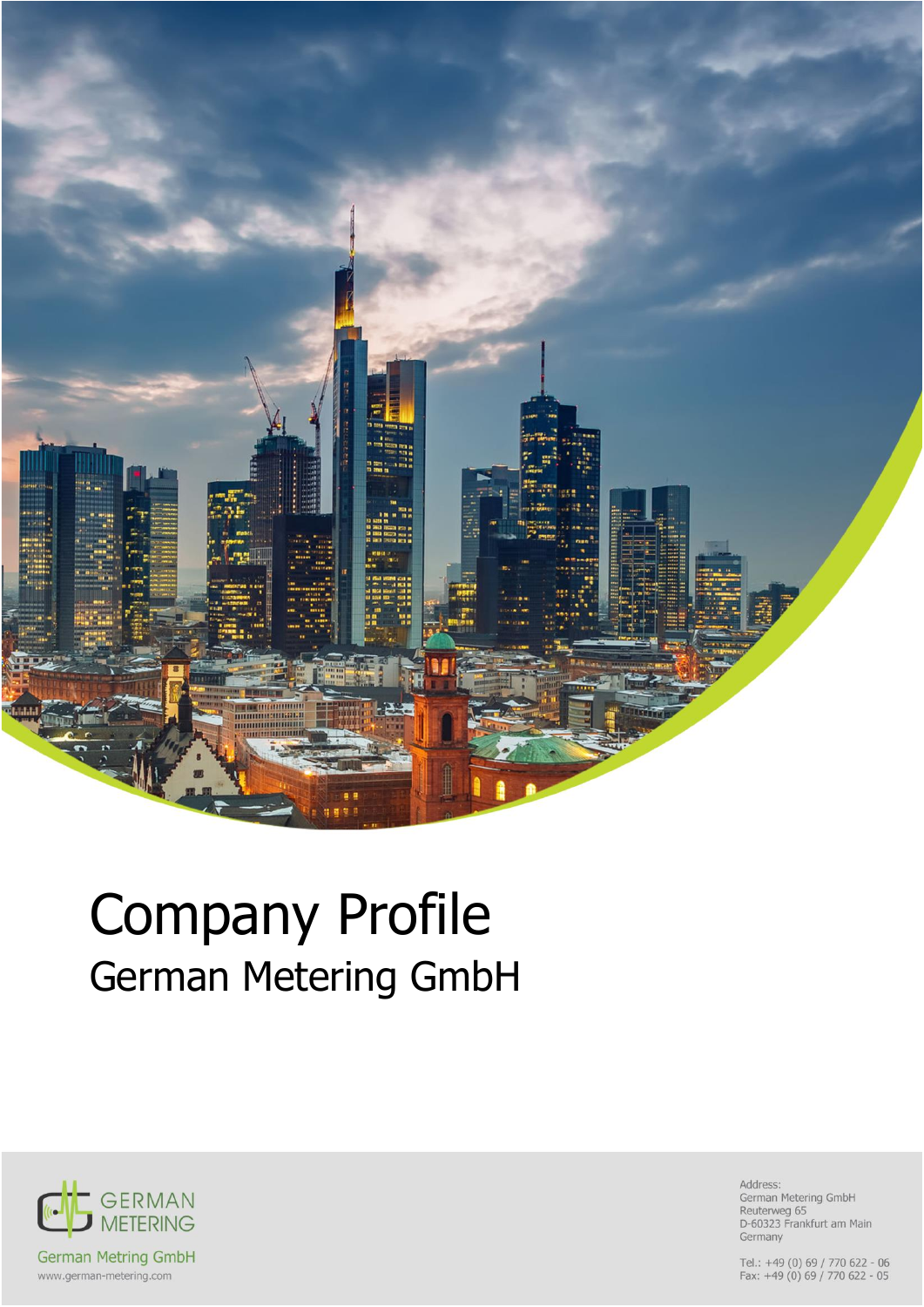# **Index**

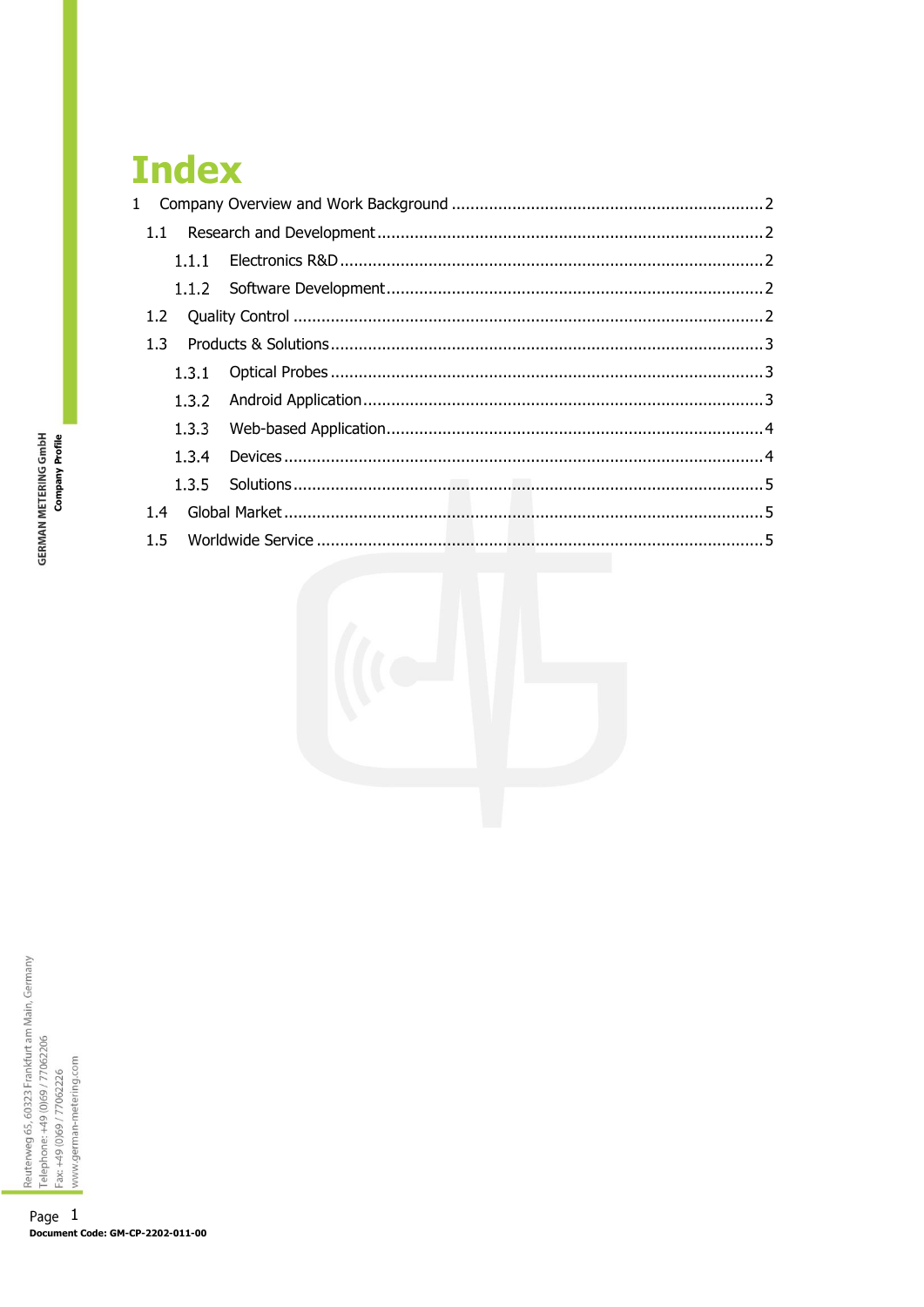# <span id="page-2-0"></span>**1 Company Overview and Work Background**

German Metering GmbH is specialized in hardware and software solutions for cross-class reading of consumption data and information of meters such as electricity, water, gas and heat meters via GSM, GPRS, PSTN, PLC & LAN and also manually or via Optical Probes.

Our areas of expertise are energy meter data collection systems including hardware and software solutions, smart metering systems and data collection and processing solutions. Utilizing teams of experts in our research and development departments we provide our customers with optimal and practical solutions from planning to production.

German Metering has over 10 years of experience in developing and manufacturing products used in metering industry. We have provided our customers with products as a perfect solution for their needs.

# <span id="page-2-1"></span>**1.1 Research and Development**

At German Metering, research and development is an integral part of our innovation strategy. This is what gives the company such excellent levels of competition on the market, through the way in which our R&D office visualizes, designs, tests and approves a product.

Our R&D departments are fully capable of meeting market needs and expectations. Taking client feedback, current trends, changes to standards and the results of our scientific monitoring into account is what we focus on every day.

German Metering products are both functional and complex, meaning that steps involving tests and certifications over the course of several months can be necessary prior to a new product being launched on the market.

German metering's R&D department will work to assess and determine your specific needs and the feasibility of your projects. Working closely with you, they oversee the development of the ideal product, manage the progress of the project and ensure resources are being properly distributed. Effectively dividing up our tasks is what enables us to make your projects reality.

We make your projects a reality, no matter how ambitious they might be. Our R&D has two main departments; Software and Electronics.

#### <span id="page-2-2"></span>**Electronics R&D**

German Metering takes advantage of professional and skilled electronics designers and embedded programmers to design, create and deliver best hardware for customer's needs. Our main goal is to bring our customers a product that will solve their issue and needs in the best way possible.

#### <span id="page-2-3"></span>**1.1.2 Software Development**

German metering's Software department has the task of research, analyze and development of software solutions for data collection and manipulation. Taking advantage of professional UI/UX designers and software developers with great knowledge of the business, we are specialized in providing our customers with perfect solutions to their needs.

# <span id="page-2-4"></span>**1.2 Quality Control**

To ensure that quality objectives are achieved, German metering has established complete specifications for materials, products and packaging. All necessary and relevant tests are actually carried out in accordance with the ongoing quality control procedures. Clear standard operating

**Document Code:** GM-CP-2202-011-00<br>
Page 2<br>
Document Code: GM-CP-2202-011-00<br>
Page 2<br>
Document Code: GM-CP-2202-011-00<br>
Page 2<br>
Document Code: GM-CP-2202-011-00<br>
Page 2<br>
Document Code: GM-CP-2202-011-00<br>
Page 2<br>
Document C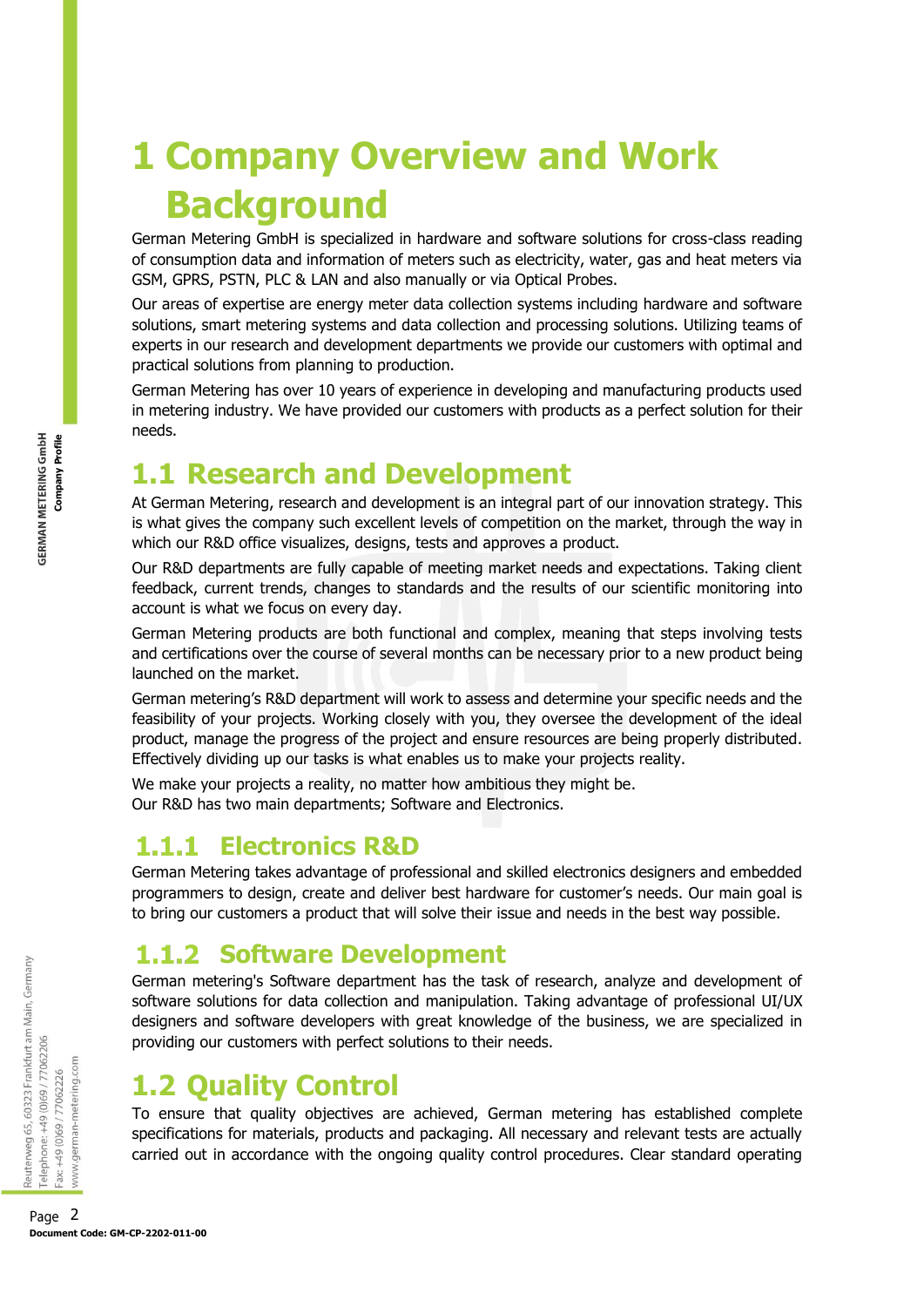procedures are implemented with the objectives of manufacturing products conforming with the marketing authorization and of the requisite quality grade.

The Quality control department applied all Quality Control (Q.C) tests according to the specific conditions in order to manufacture products of high quality and conforming with marketing requirements.

# <span id="page-3-0"></span>**1.3 Products & Solutions**

German metering's products presented in 5 categories:

- Optical Probes
- Android Applications
- Web-based Applications
- **Devices**
- **Solutions**

#### <span id="page-3-1"></span>**Optical Probes**

An optical reading head or Optical Probe is an interface. It is intended for two-way data exchange between a counter such as an electricity meter, gas meter, heat meter, water meter, etc. and a peripheral device via infrared optical waves.

All of our Optical probes work with optical infrared waves with the individual meter and are compliant to the standard IEC 62056-21 (formerly IEC 1107) or ANSI C12.18. Our products differ mainly on the signal output to the peripheral device.

Your preferred selection method and your reading device set significantly the right product and the output signal (RS-232, RS-485, TTL, USB or Bluetooth).



#### <span id="page-3-2"></span>**Android Application**

German Metering GmbH android applications with modern user interface design and high performance are one of the best experiences in management of industrial facilities, data collection and test and inspection. Ease of use and high performance, are our goals in design.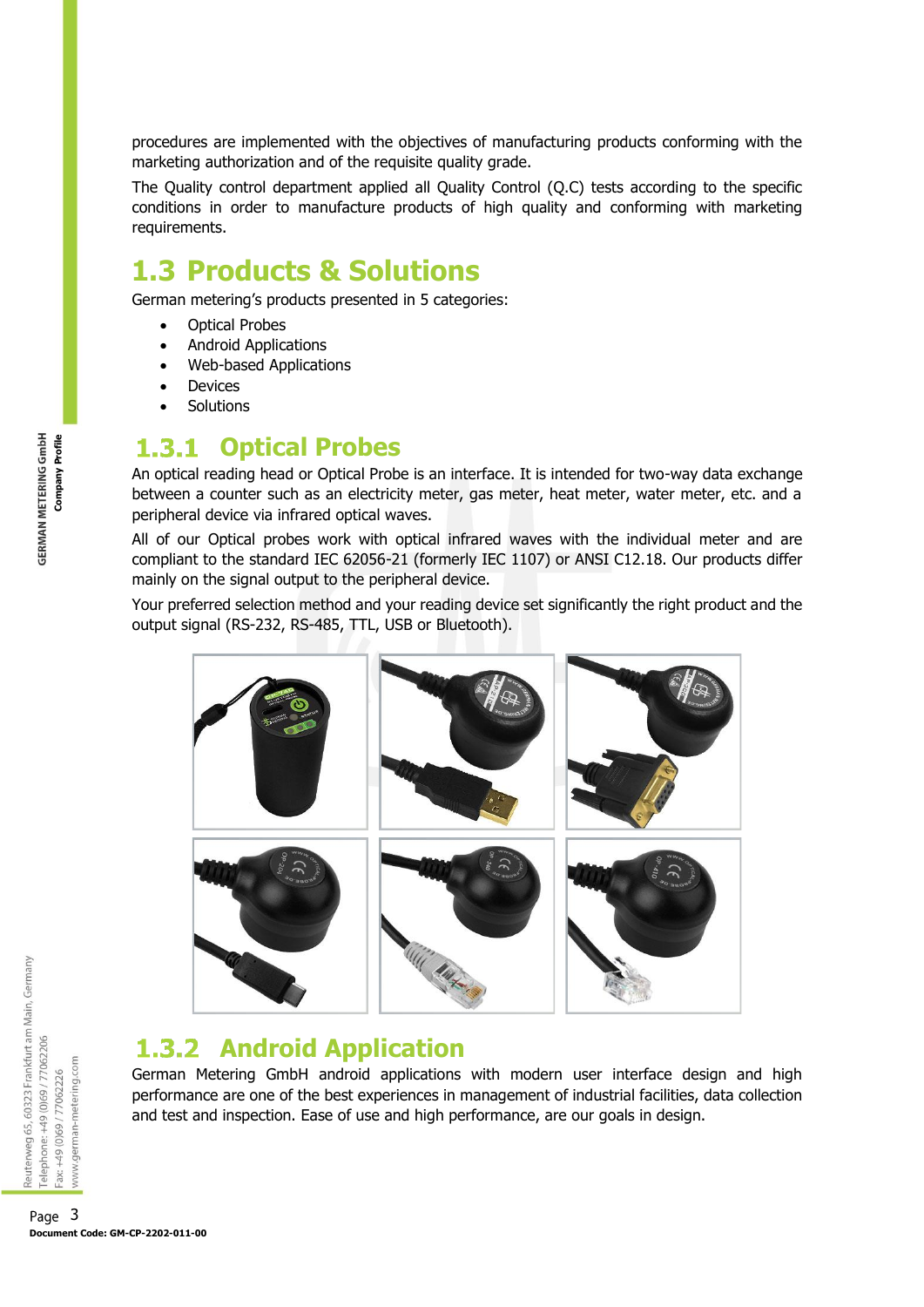Our android applications include Metis, our electricity meter reading application and Omni, our digital log sheet data gathering application and our Gas Meter Reader application which is used specifically for data collection from gas meters.



### <span id="page-4-0"></span>**Web-based Application**

German Metering GmbH web-based applications are completely secure and tested in various conditions with modern UI design and high performance. They work with various browsers and they are fully competitive applications on the market. Managing, viewing reports and charts from gathered data with classified user access levels are some capabilities of our products.



# <span id="page-4-1"></span>**1.3.4 Devices**

#### **1.3.4.1 NR-100**

The NR-100 telecommunications modem is a device that uses LAN and mobile data communication platforms (2G / 3G / 4G) enabling third party applications to read and remotely configure all equipment that has RS232 and RS485 communication ports transparently. This device can be used in facilities such as power transmission centers, substations and any other station to facilitate data transmission.